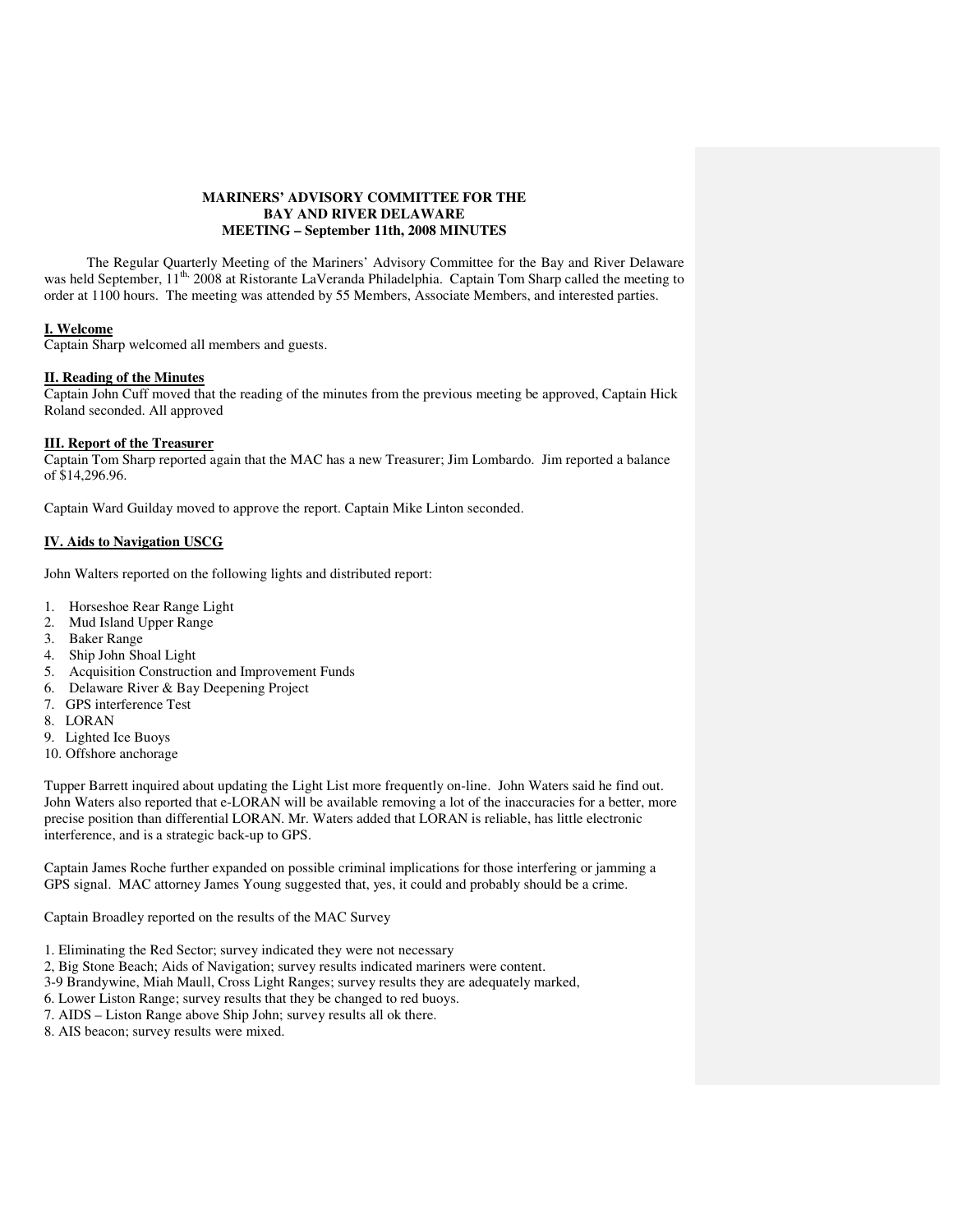# **V. NOAA**

Howard Danley was not available and no report was made.

## **VI. Marine Safety Office USCG- Captain of the Port**

COTP, Dave Scott introduced new staff members and reported on the following:

Ice Meeting scheduled for November 19th; location to be announced.

In August there was the completion of the Port Risk Security Assessment Study and Post Incident and Recovery Plan. This approved study will serve as our road map for us.

As it appears in the Federal Register, on December 30th, the Sector Delaware Bay region will be required to comply with TWIC requirements.

Further discussion ensued between COTP Scott, Ex-COTP, Greg Adams, and Captain Broadley regarding compliance assessment and TWIC readers.

Captain Roland noted that any facility may have it's own rules in place as well. COPT Scott added that a facility's rules are subject to basic regulatory requirements. Dave Scott encouraged all to attend the October 16th meeting.

## **VII. Army Corps of Engineers (ACOE)**

Mike Landis (for Tom Groff) distributed his report and spoke about the following areas:

- 1. Delaware River, Philadelphia to Trenton
- 2. Chesapeake & Delaware Canal
- 3. Delaware River to Trenton
- 4. Schuylkill River
- 5. Wilmington Harbor
- 6. Mispillion River
- 7. Main Channel Deepening

Regarding the C&D Canal, Mike Landis, Captain Broadley and Captain Cuff discussed that the canal was only off one foot and will be back to 33 feet by October 9th.

#### **VIII. Old Business**

#### Anchorage Committee

Captain Tom Sharp announced that the committee is moving forward on the VRS document on ways to implement the process where the Maritime Exchange is going to take over the communications process.

Dennis Rochford announced that for tugs using MHA and MCA, we are getting close to 100% cooperation. He added that this has given us the opportunity to see what are capabilities are with our current staff and how we are structured. He and new Maritime Exchange, Operations Director, Paul Myre added that moving forward we Comment [s2]: Comment [s3R2]:

Comment [s1]: